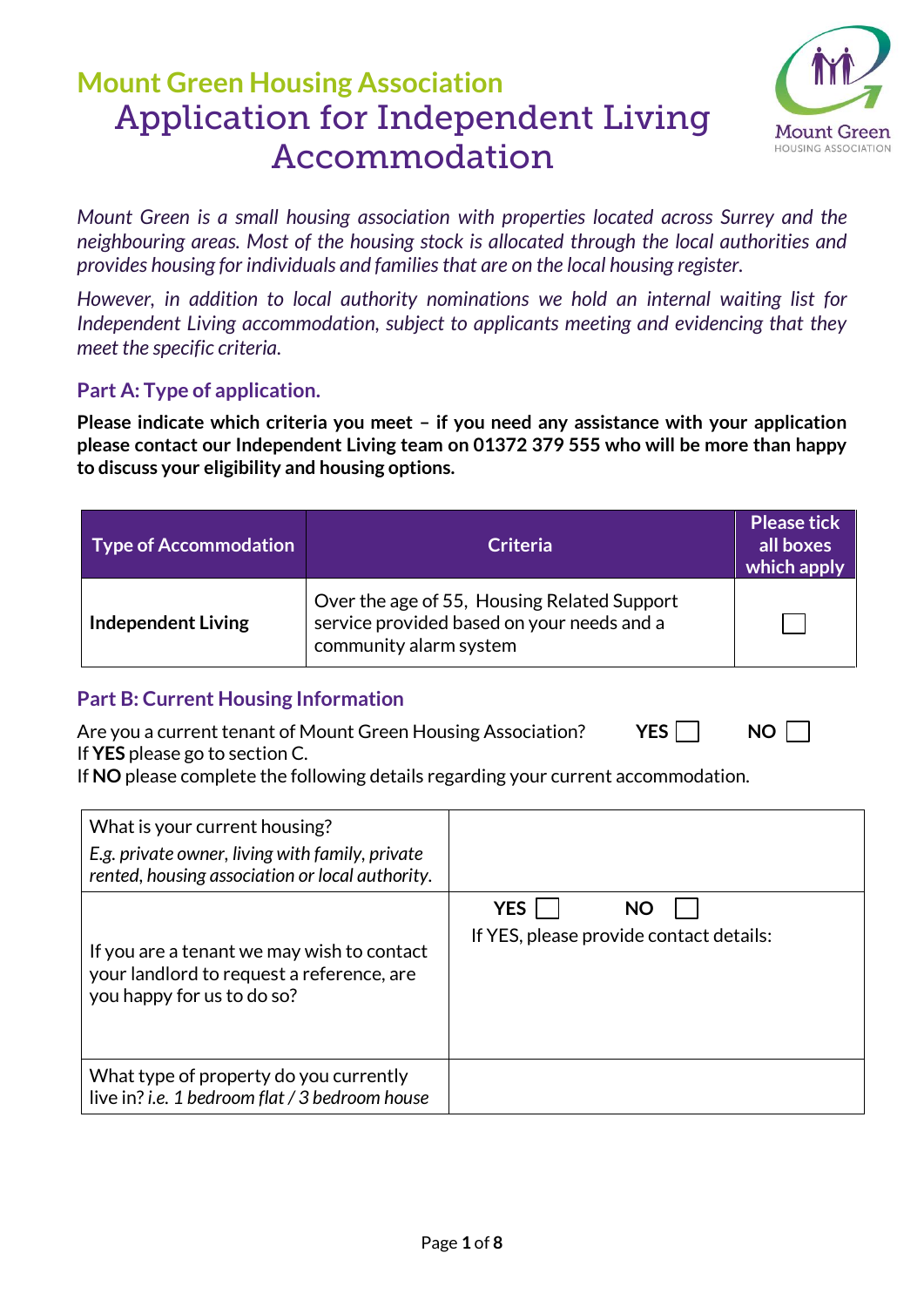

### **PART C: Personal Information**

**If you are applying for a joint tenancy please complete the second applicant details in the second column entitled 'Second Applicant'.**

|                                                      | <b>First Applicant</b>  | <b>Second Applicant</b> |
|------------------------------------------------------|-------------------------|-------------------------|
| Title (Mr/ Mrs/ Ms/ Miss)                            |                         |                         |
| <b>First Name</b>                                    |                         |                         |
| Surname                                              |                         |                         |
| <b>Current Address</b>                               |                         |                         |
|                                                      |                         |                         |
|                                                      |                         |                         |
| Postcode                                             |                         |                         |
| Date of Birth                                        |                         |                         |
| Home Telephone                                       |                         |                         |
| <b>Work Telephone</b>                                |                         |                         |
| Mobile Telephone                                     |                         |                         |
| <b>Email address</b>                                 |                         |                         |
| National Insurance No.                               |                         |                         |
| Do you hold a British<br>passport?                   | YES  <br>NO             | NO<br><b>YES</b>        |
| Do you have indefinite leave<br>to remain in the UK? | <b>YES</b><br><b>NO</b> | <b>YES</b><br><b>NO</b> |

#### **You will need to provide copies or evidence of your passport, national insurance number and other identification to submit with this application.**

#### **Please list all other persons to be included in the application.**

*If you are invited to a viewing you will be asked to provide identification of all applicants.*

| <b>Name</b> | Date of Birth | <b>Relationship to applicant</b> |
|-------------|---------------|----------------------------------|
|             |               |                                  |
|             |               |                                  |
|             |               |                                  |
|             |               |                                  |

**Additional Details:** This will allow us to assess what type of housing you may require and ensure you are only offered appropriate accommodation.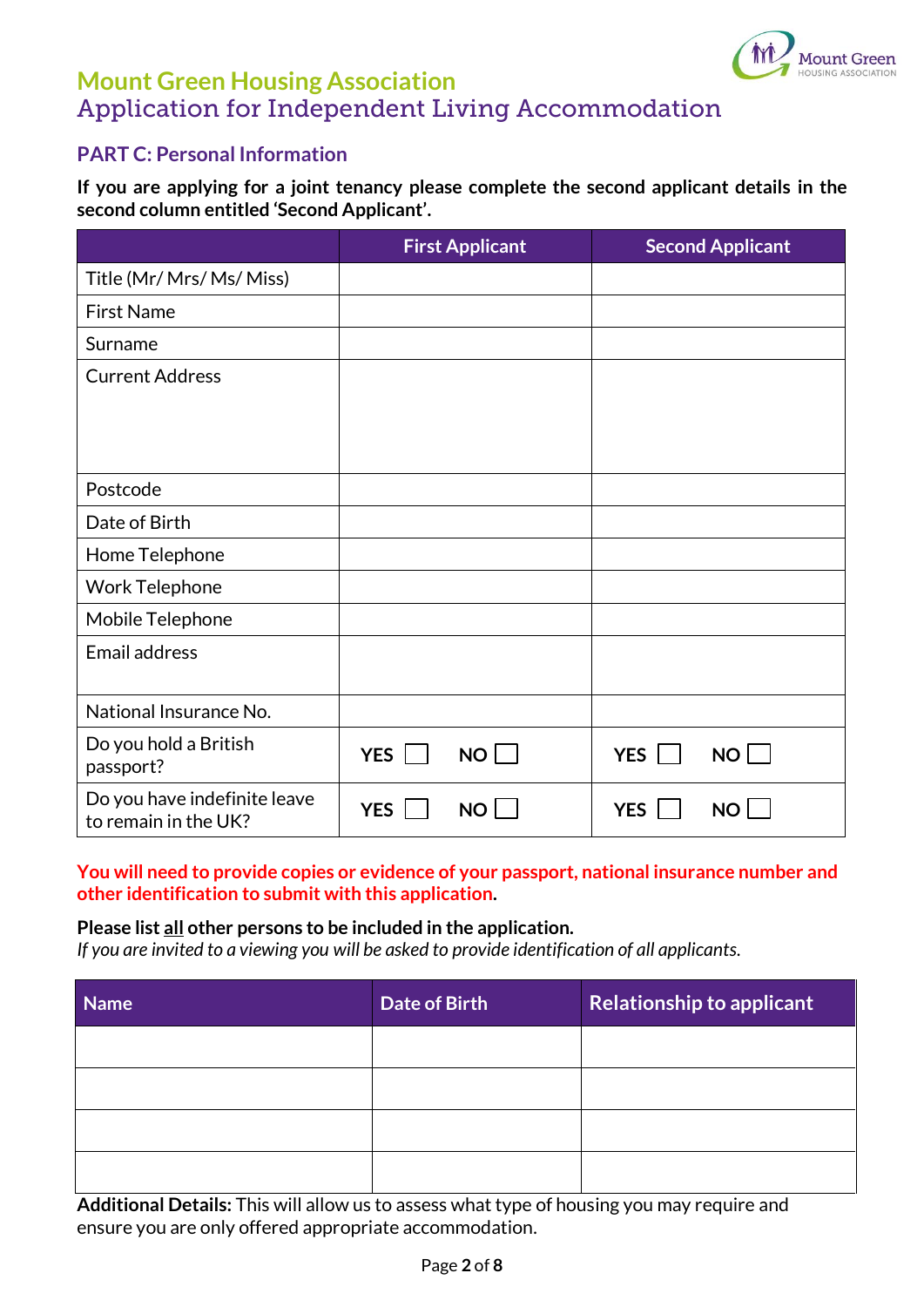

|                                                                                                                                |              |             | If YES please provide details |
|--------------------------------------------------------------------------------------------------------------------------------|--------------|-------------|-------------------------------|
| Do you or any of your<br>household have any pets?                                                                              | YES          | NO          |                               |
| Do you or any of your<br>household require a ground<br>floor or lift accessible<br>property?                                   | YES          | NO          |                               |
| Do you or any of your<br>household have a disability?                                                                          | YES $\Box$   | $NO$ $\Box$ |                               |
| Do you or any of your<br>household require the use of<br>a wheelchair?                                                         | $YES$ $\Box$ | NO          |                               |
| Are you or any of your<br>household registered<br>disabled? You will be asked to<br>provide evidence of this at any<br>viewing | YES          | $NO$ $\Box$ |                               |
| If YES, does this affect your<br>housing allocation?                                                                           |              |             |                               |
| What is the reason for your request for housing?                                                                               |              |             |                               |
|                                                                                                                                |              |             |                               |
|                                                                                                                                |              |             |                               |
|                                                                                                                                |              |             |                               |

## **PART D: Medical needs/ other needs to support your housing application**

|                                                                                                          |            |      | If YES please provide details |
|----------------------------------------------------------------------------------------------------------|------------|------|-------------------------------|
| Is any member of the household a<br>registered blind person?                                             | YES        | $NO$ |                               |
| Do you have a social worker/C.P.N<br>or care manager                                                     | YES        | NO I |                               |
| May we contact your Doctor/ C.P.N<br>/ social worker for any further<br>information if this is required? | YES L      | $NO$ |                               |
| Do you or any member of your<br>household use or receive any of the<br>services listed?                  | <b>YES</b> | NOL  |                               |
| Personal Care                                                                                            | <b>YES</b> |      |                               |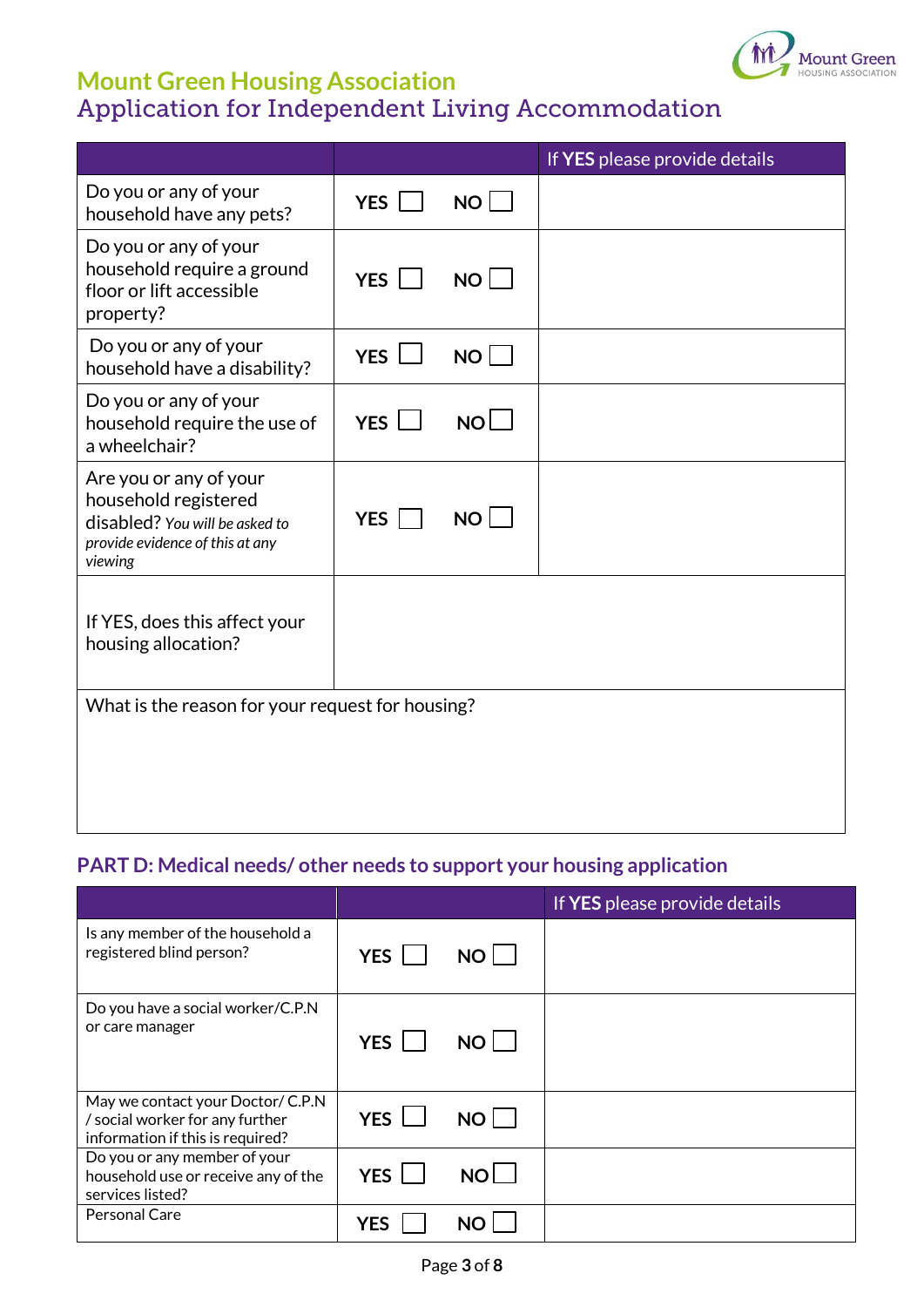

| <b>District Nurse</b> |            |                 |  |
|-----------------------|------------|-----------------|--|
|                       | <b>YES</b> | NO <b>D</b>     |  |
| Meals on Wheels       |            |                 |  |
|                       | YES $\Box$ | NO <sub>1</sub> |  |
| Day Centre            |            |                 |  |
|                       | <b>YES</b> | NO L            |  |

### Please provide any additional details that may help to support your housing application:

| <b>First Applicant</b> |
|------------------------|
|                        |
|                        |
|                        |
|                        |
|                        |
|                        |
|                        |
|                        |
|                        |
|                        |
|                        |
|                        |
|                        |
|                        |

| <b>Second Applicant</b> |  |
|-------------------------|--|
|                         |  |
|                         |  |
|                         |  |
|                         |  |
|                         |  |
|                         |  |
|                         |  |
|                         |  |
|                         |  |
|                         |  |
|                         |  |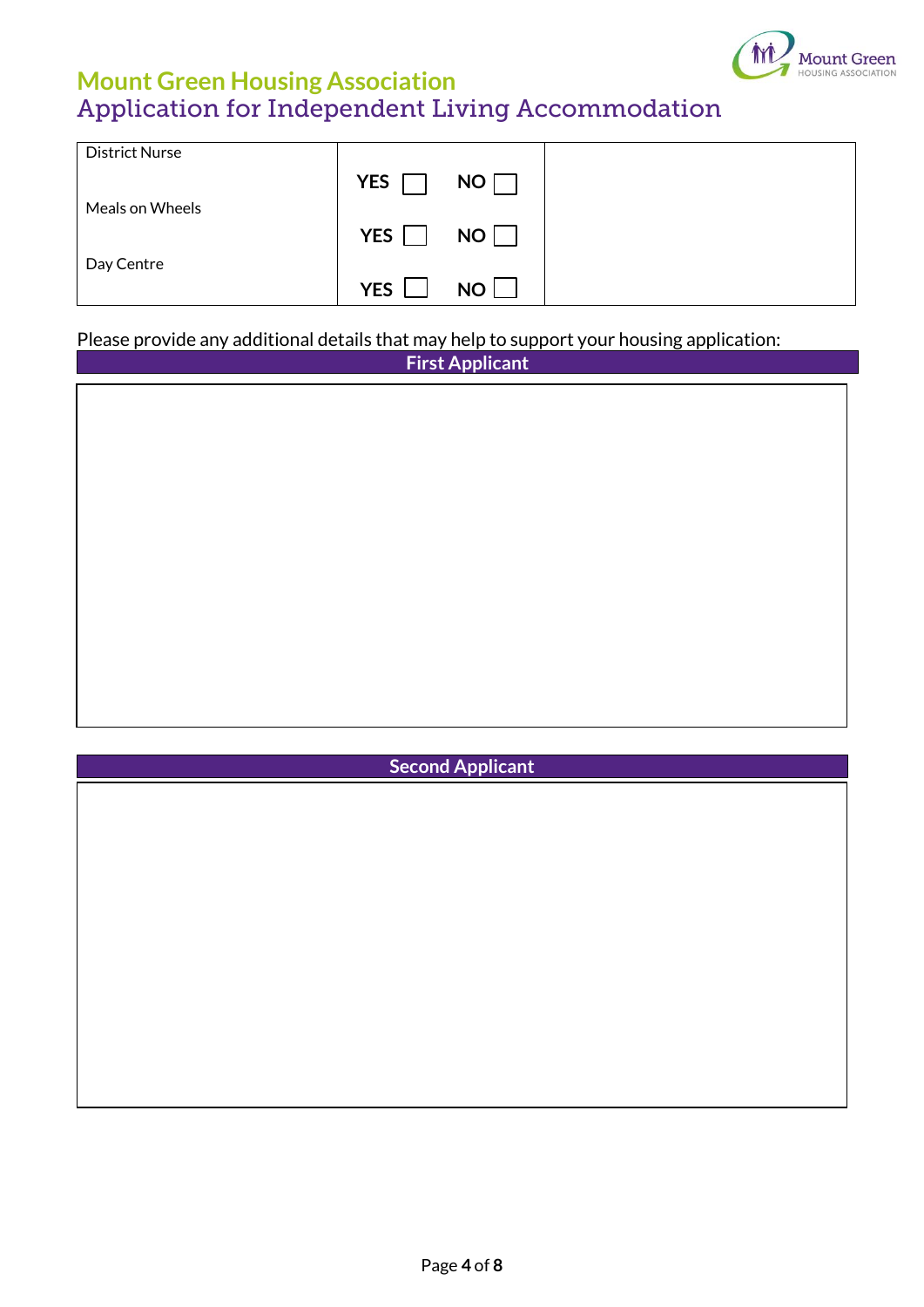

### **PART E: Where do you wish to live?**

**Please tick all that apply.** X lindicates this type of accommodation is not available. **X**

| Local<br><b>Authorities</b>           | <b>Scheme</b>                                                             | <b>Studio</b>  | 1 Bedroom | 2 Bedroom | <b>Bungalow</b> |
|---------------------------------------|---------------------------------------------------------------------------|----------------|-----------|-----------|-----------------|
| <b>Epsom and</b><br><b>Ewell</b>      | <b>Bartlett House</b><br><b>Worcester Park</b>                            |                |           |           | $\sf X$         |
|                                       | <b>Mathias House</b><br>Epsom                                             | $\overline{X}$ |           | $\sf X$   | $\sf X$         |
| <b>Mole Valley</b>                    | <b>St Johns Close</b><br>Leatherhead                                      | $\sf X$        |           |           | $\sf X$         |
|                                       | <b>Graham House</b><br>Bookham                                            |                |           |           | $\mathsf{X}$    |
| <b>Reigate and</b><br><b>Banstead</b> | <b>Beecholme</b><br>Banstead                                              | X              |           | X         | X               |
|                                       | <b>Highwood</b><br>Reigate                                                | $\sf X$        |           |           | $\sf X$         |
| <b>Waverley</b>                       | <b>Church Close</b><br>Milford                                            |                |           | $\sf X$   | $\mathsf{X}$    |
|                                       | <b>Greylees</b><br>Godalming                                              | $\sf X$        |           | $\sf X$   | $\sf X$         |
| <b>Woking</b>                         | <b>Downside Orchard</b><br>Woking                                         |                |           |           |                 |
| Horsham                               | <b>Hawkridge</b><br>Rudgwick<br>Do you have a local<br>connection? Yes/No |                |           |           | X               |

Please list your preferred Independent Living Scheme or Local Authorities in specific order of preference – please indicate any factors that should be considered in these areas.

|      | Local authority or<br>Independent Living<br>Scheme | Reason/local connection    |
|------|----------------------------------------------------|----------------------------|
| e.g. | Mole Valley                                        | near to friends and family |
|      |                                                    |                            |
| 2.   |                                                    |                            |
| 3.   |                                                    |                            |
| 4.   |                                                    |                            |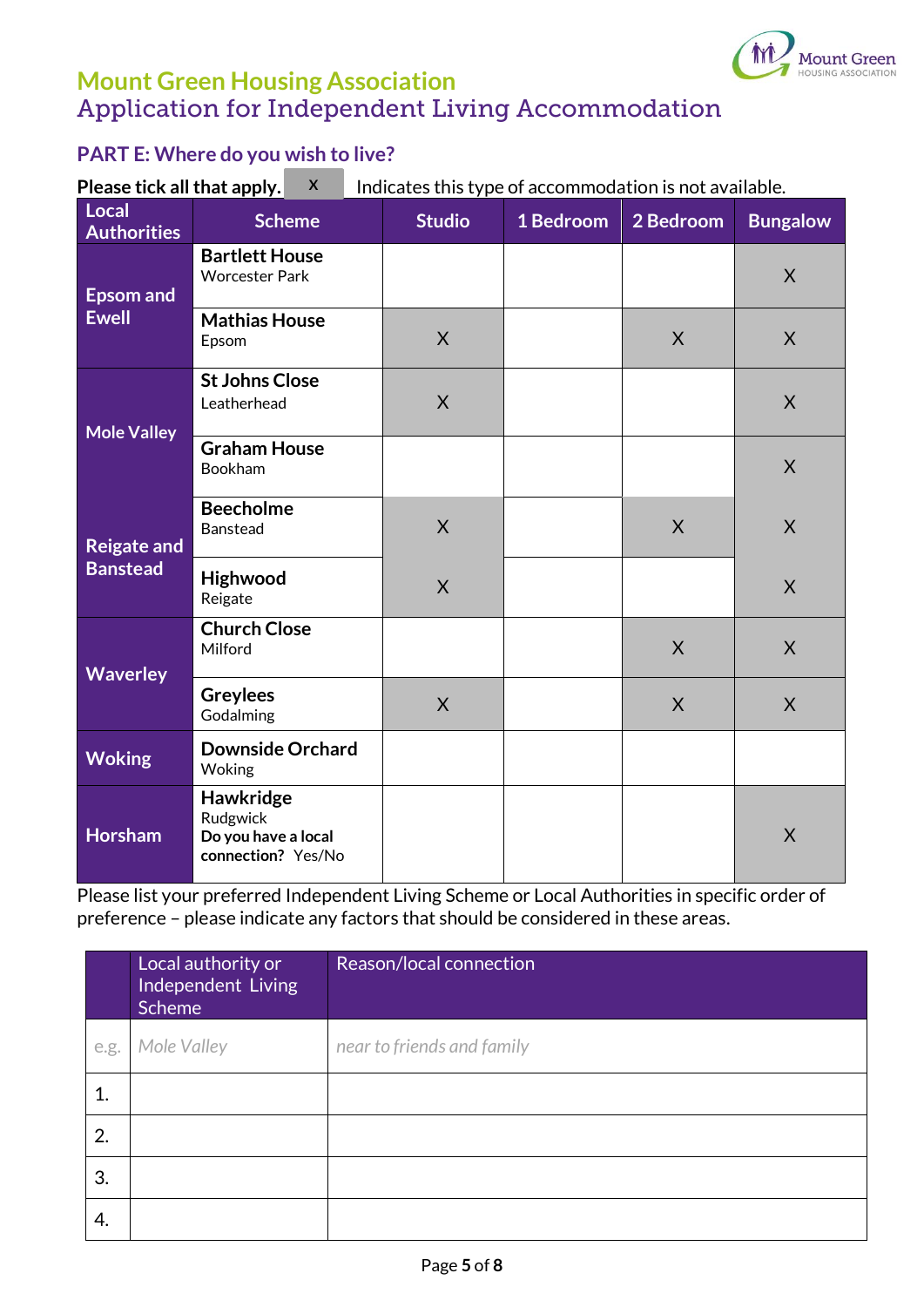

### **PART F: Your Income**

|                                                                            | <b>First Applicant</b> | <b>Second Applicant</b> |
|----------------------------------------------------------------------------|------------------------|-------------------------|
| Main type of Income - please<br>indicate e.g. pension, benefits /<br>wages |                        |                         |
| Other income - please specify                                              |                        |                         |
| Are you currently in receipt of<br>housing benefit?                        |                        |                         |
| <b>Gross monthly income (before</b> )<br>tax)                              |                        |                         |
| Do you have savings or assets of<br>over £250,000 or own a<br>property?    |                        |                         |

### **PART G: Your Employment / Training**

If you are currently employed please complete the following information:

| If you are in Employment:                                                                | <b>First Applicant</b> | <b>Second Applicant</b> |
|------------------------------------------------------------------------------------------|------------------------|-------------------------|
| <b>Employers Name</b>                                                                    |                        |                         |
| <b>Your Job Title</b>                                                                    |                        |                         |
| <b>Employers Address</b>                                                                 |                        |                         |
| How long have you been<br>employed there?                                                |                        |                         |
| (please send proof of employment)                                                        |                        |                         |
| Are you on a permanent<br>contract? If not please state the<br>type of contract you have |                        |                         |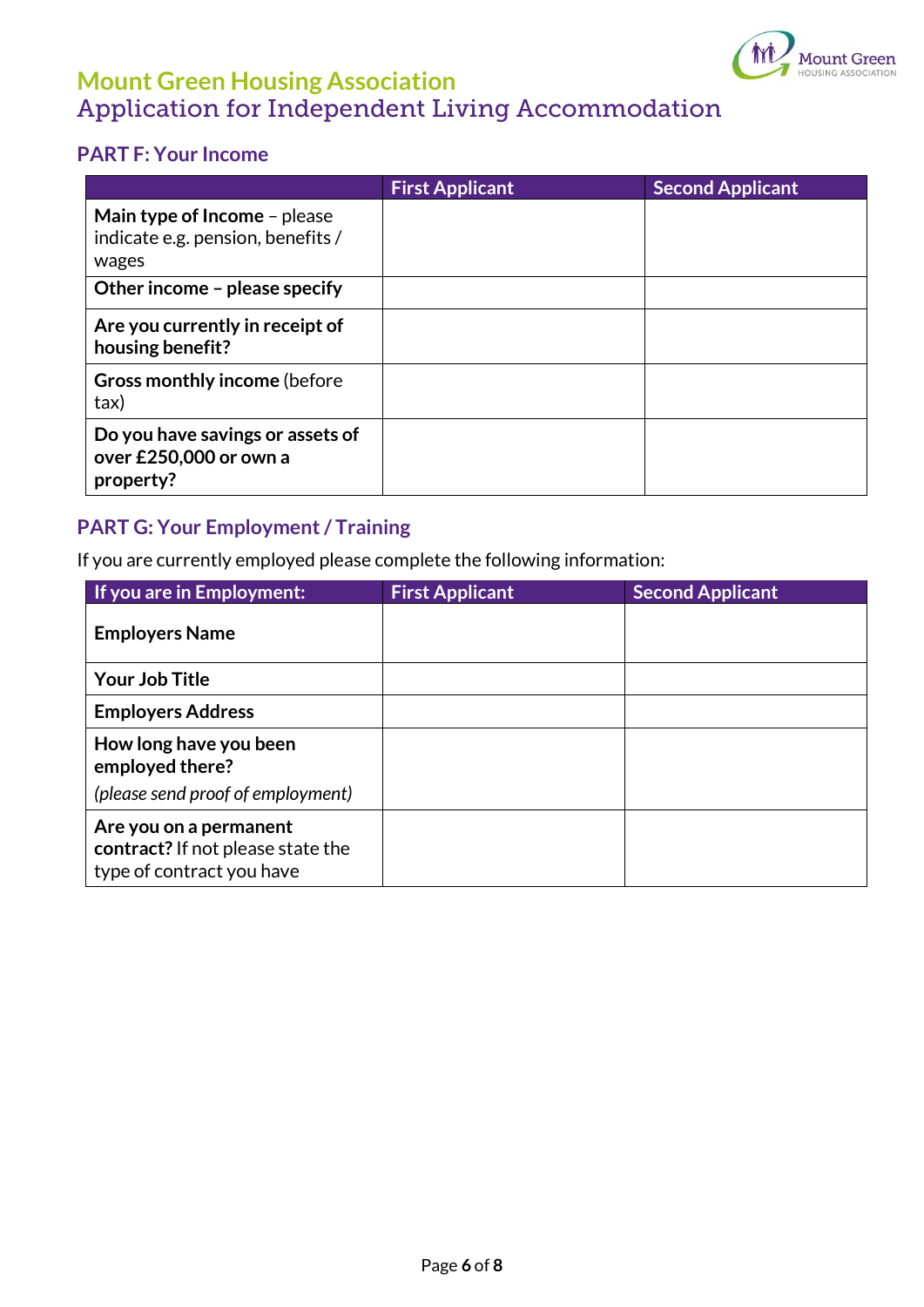

#### **PART H: Agreement and Declaration**

| <b>Declaration of Interests Form</b>                                                                                                                                                    | Yes (tick) | No (tick) |  |  |  |  |
|-----------------------------------------------------------------------------------------------------------------------------------------------------------------------------------------|------------|-----------|--|--|--|--|
| Are you or your partner a close relative* of a Mount Green<br>staff member or a Mount Green Board Member?                                                                               |            |           |  |  |  |  |
| Do you, your partner, or a close relative occupy a property<br>which is owned or managed by Mount Green Housing<br><b>Association?</b>                                                  |            |           |  |  |  |  |
| Have you or your partner previously been a tenant, shared<br>owner or Leaseholder of Mount Green?                                                                                       |            |           |  |  |  |  |
| Do you or your partner currently hold a tenancy with a<br><b>Local Authority or Housing Association?</b>                                                                                |            |           |  |  |  |  |
| If you have answered yes to any of the questions above please provide further details below.                                                                                            |            |           |  |  |  |  |
|                                                                                                                                                                                         |            |           |  |  |  |  |
|                                                                                                                                                                                         |            |           |  |  |  |  |
|                                                                                                                                                                                         |            |           |  |  |  |  |
|                                                                                                                                                                                         |            |           |  |  |  |  |
| Failure to make proper disclosure may invalidate any offer of accommodation. Tenancy fraud<br>checks may be carried out using the information provided in this document.                |            |           |  |  |  |  |
| By signing this form you are declaring that everything that is documented to be true and<br>factual. You give consent for your personal data contained on this form to be processed for |            |           |  |  |  |  |
| the purpose of your application to Mount Green and for statistical purposes.                                                                                                            |            |           |  |  |  |  |
| I acknowledge receipt of the Privacy Notice which I confirm I have read and understood.                                                                                                 |            |           |  |  |  |  |
| Signed                                                                                                                                                                                  | Dated      |           |  |  |  |  |

We will process the information contained in this form to comply with the requirements of the Data Protection Act 1988 and the Commission for Racial Equality. Data may also be used to produce de-personalised statistics. Under the Act you are entitled to request, in writing and with the appropriate fee, copies of certain information we hold about you.

If you require any help completing this form please contact us on 01372 379 555.

#### Please return your completed form to: **Mount Green Housing Association, 26 Bridge Street, Leatherhead, Surrey, KT22 8B**

\*A close relative includes someone's husband, wife, partner, parents, grandparents, children, grandchildren, brothers, sisters, and similar relations by marriage also count as 'close'.